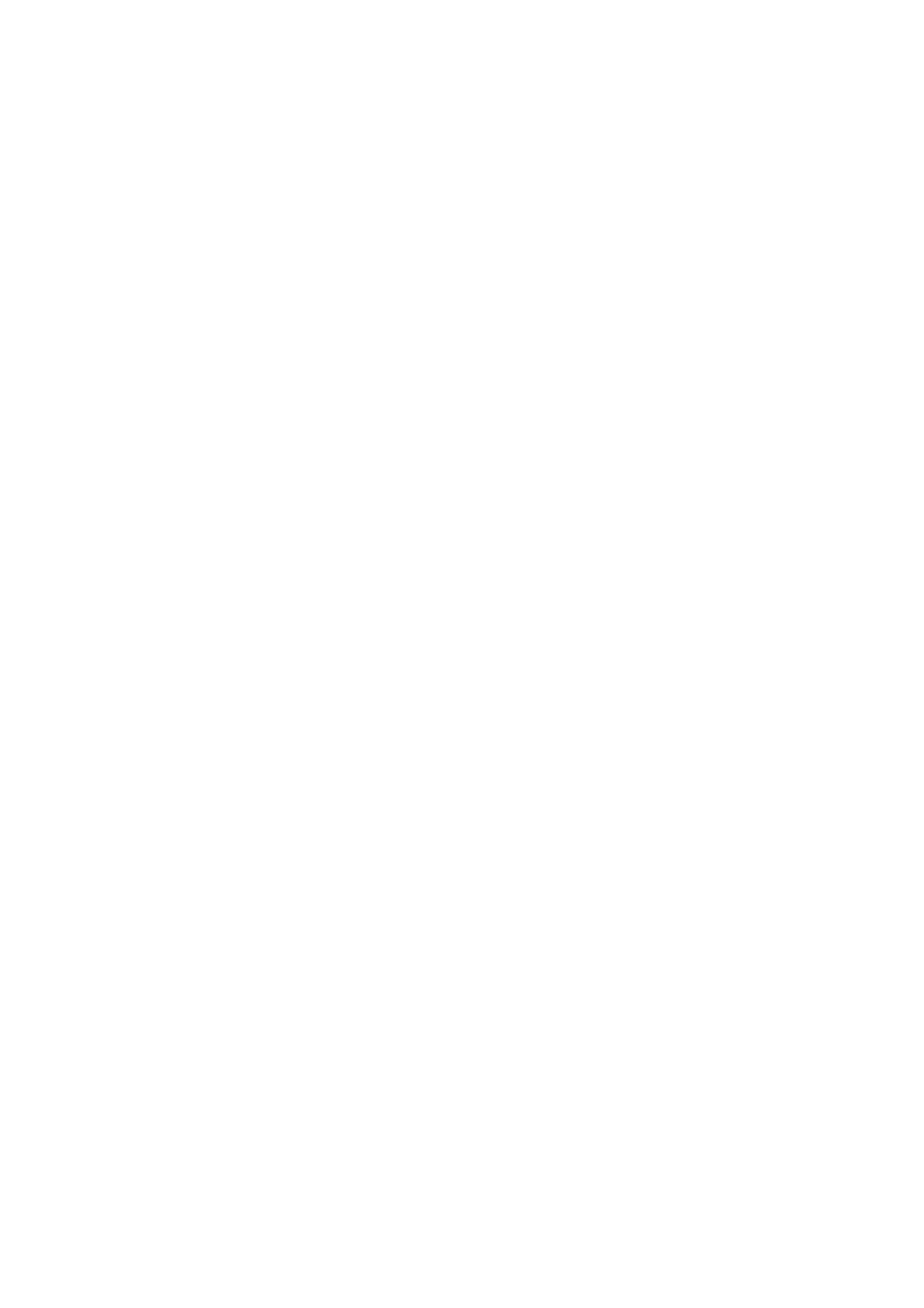Western Australia

# Criminal Code (Authorised Persons) (Videotapes of Interviews) Regulations 1997

### **Contents**

| 1.               | Citation                                                                                            |               |
|------------------|-----------------------------------------------------------------------------------------------------|---------------|
| 3.               | Criminal injuries compensation assessors<br>prescribed as authorised persons (s. 570B)              |               |
| $\overline{4}$ . | Parliamentary Commissioner for Administrative<br>Investigations and others prescribed as authorised |               |
|                  | persons (s. 570B)                                                                                   | $\mathcal{D}$ |
|                  | <b>Notes</b>                                                                                        |               |
|                  | Compilation table                                                                                   |               |

| Ceased on 01 Jul 2007 | Version 01-b0-06                                                         | page i |
|-----------------------|--------------------------------------------------------------------------|--------|
|                       | Extract from www.slp.wa.gov.au, see that website for further information |        |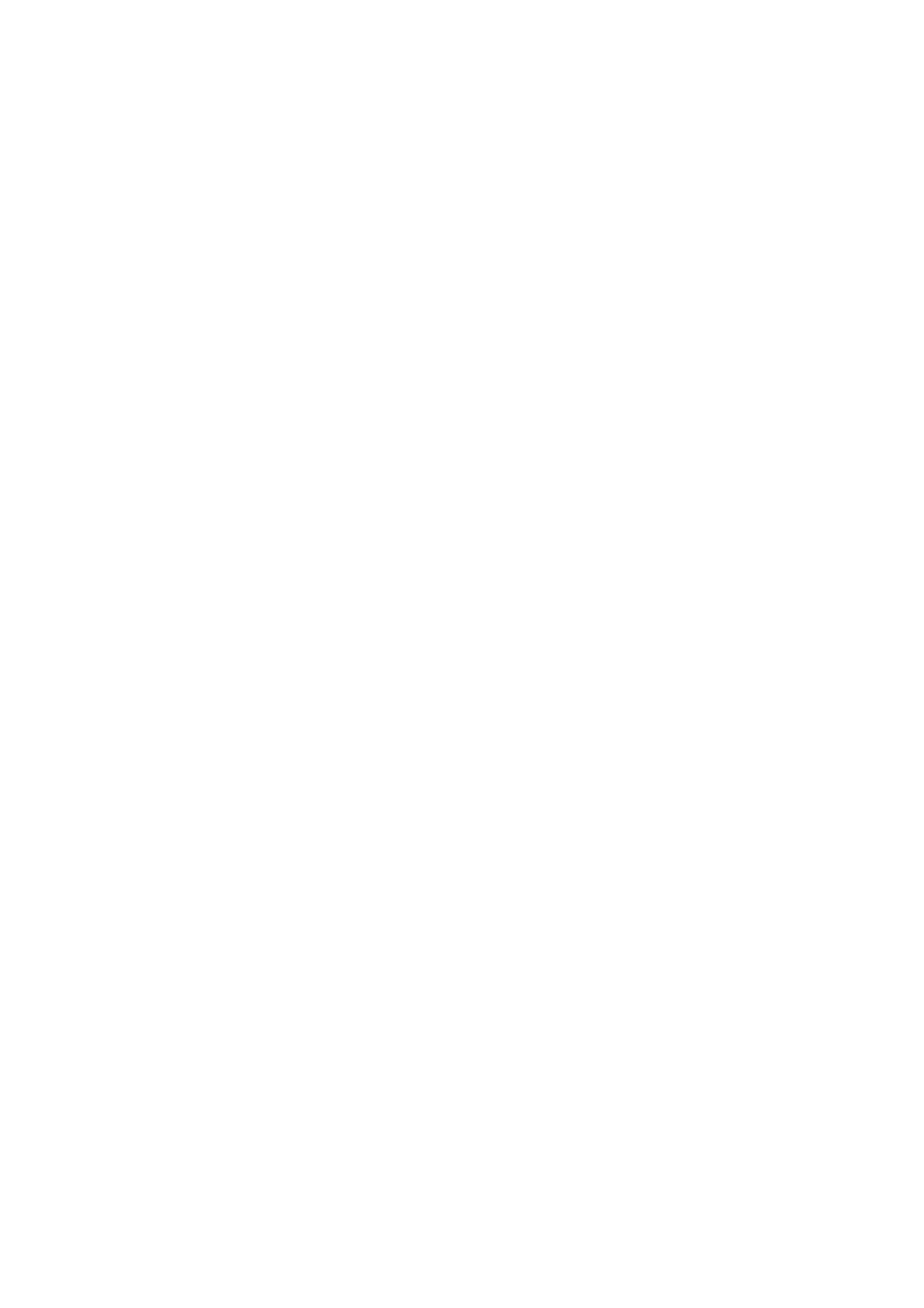Western Australia

Criminal Code Act Compilation Act 1913

### Criminal Code (Authorised Persons) (Videotapes of Interviews) Regulations 1997

#### 1. Citation

 These regulations may be cited as the Criminal Code (Authorised Persons) (Videotapes of Interviews) Regulations  $1997<sup>1</sup>$ .

 $[2.$  Repealed in Gazette 1 Nov 2005 p. 4976.]

#### 3. Criminal injuries compensation assessors prescribed as authorised persons (s. 570B)

- (1) A person to whom this regulation applies is an authorised person for the purposes of section 570B of The Criminal Code.
- (2) This regulation applies to  $-$ 
	- (a) a person appointed as Assessor under the  $C$ riminal Injuries Compensation Act 1982<sup>3</sup>; and
	- (b) a person appointed as the Chief Assessor, acting Chief Assessor or an Assessor under the Criminal Injuries Compensation Act 1985<sup>4</sup>.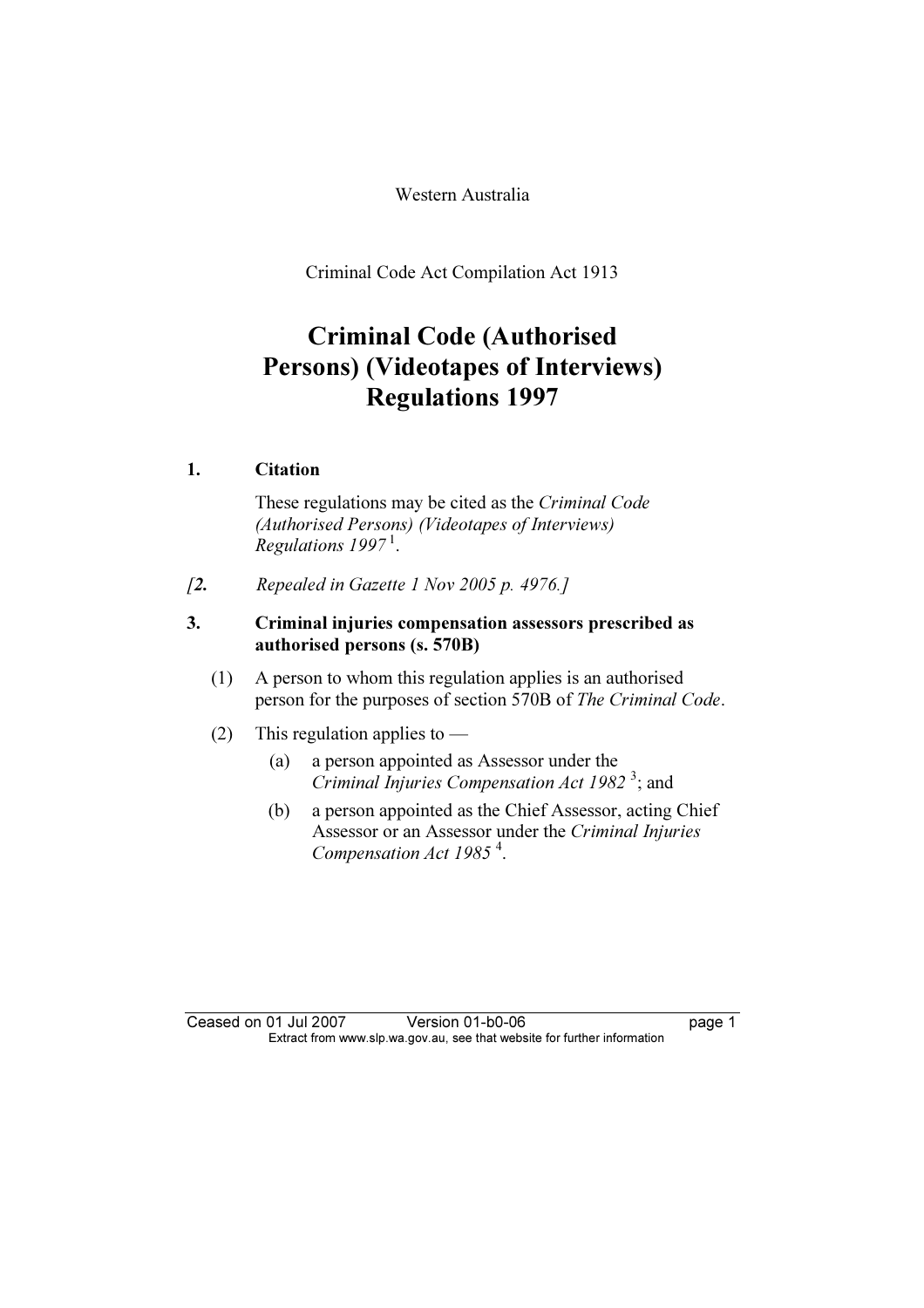| r. 4 |                                                                                                                                 |                                                                                                                                                             |  |  |
|------|---------------------------------------------------------------------------------------------------------------------------------|-------------------------------------------------------------------------------------------------------------------------------------------------------------|--|--|
| 4.   | <b>Parliamentary Commissioner for Administrative</b><br>Investigations and others prescribed as authorised persons<br>(s. 570B) |                                                                                                                                                             |  |  |
| (1)  | A person to whom this regulation applies is an authorised<br>person for the purposes of section 570B of The Criminal Code.      |                                                                                                                                                             |  |  |
| (2)  |                                                                                                                                 | This regulation applies to $-$                                                                                                                              |  |  |
|      | (a)                                                                                                                             | the Parliamentary Commissioner for Administrative<br>Investigations appointed under section 5 of the<br>Parliamentary Commissioner Act 1971;                |  |  |
|      | (b)                                                                                                                             | the Deputy Parliamentary Commissioner for<br>Administrative Investigations appointed under section 5<br>of the <i>Parliamentary Commissioner Act 1971</i> ; |  |  |
|      | (c)                                                                                                                             | the Acting Parliamentary Commissioner for<br>Administrative Investigations appointed under section 7<br>of the Parliamentary Commissioner Act 1971; and     |  |  |

 (d) a person appointed as an officer of the Parliamentary Commissioner for Administrative Investigations under section 9 of the Parliamentary Commissioner Act 1971.

[Regulation 4 inserted in Gazette 17 Jul 1998 p. 3763.]

page 2 Version 01-b0-06 Ceased on 01 Jul 2007 Extract from www.slp.wa.gov.au, see that website for further information

r. 4